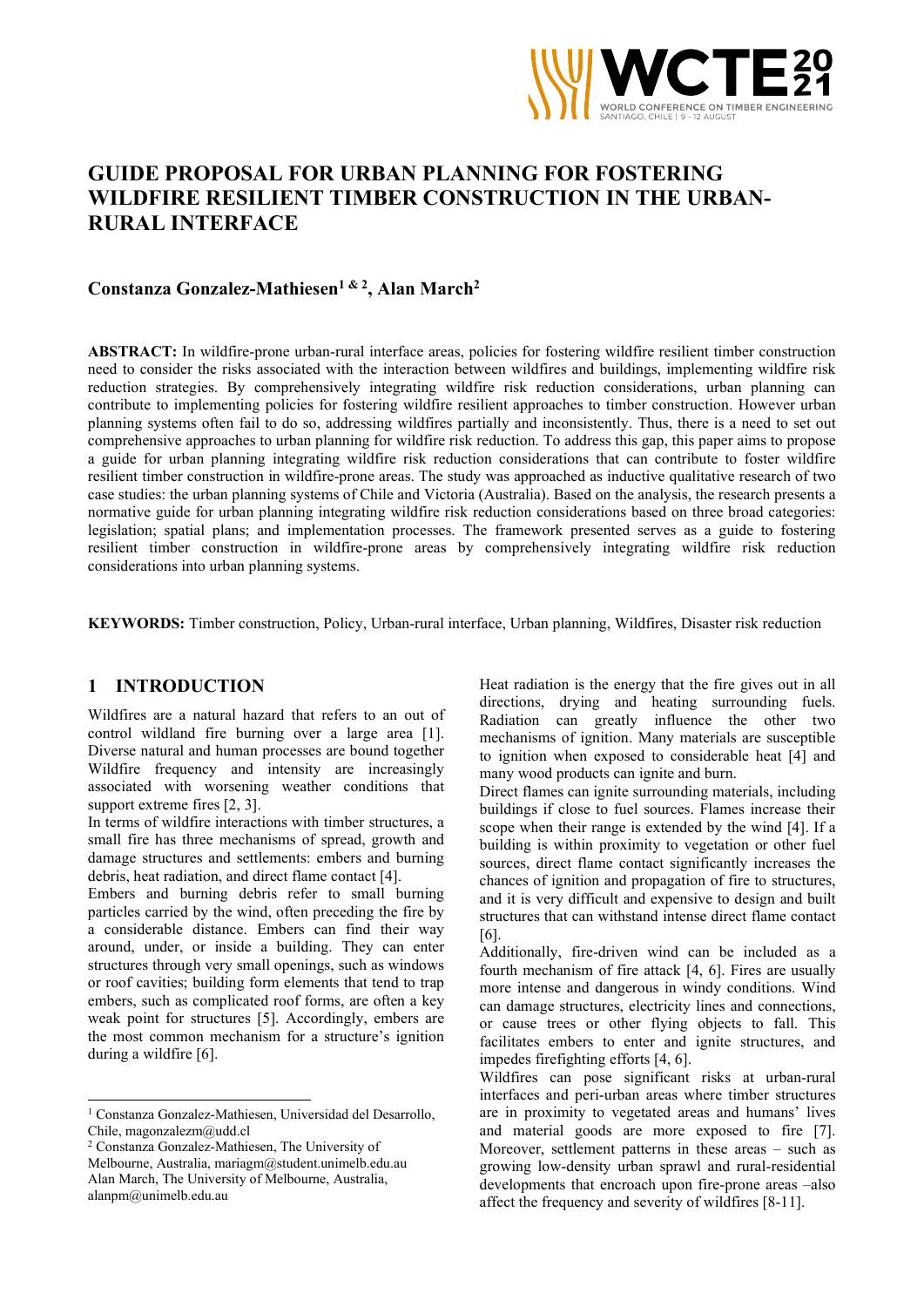Increasing wildfire risk does not necessarily imply that timber structures cannot be constructed in urban-rural interface areas prone to wildfires. Instead, resilient timber constructions emplaced in wildfire-prone areas need to need to acknowledge the risks associated with the interaction between wildfire hazards and buildings and consider disaster risk reduction (DRR) and mitigation strategies.

Addressing the physical aspects of wildfire DRR for timber constructions requires joining building, urban design, urban planning, and forest regulations. Urban planning has the ability to operate as the coordinating platform for the implementation of these measures [12, 13]. Urban planning is a potentially powerful approach to reducing wildfire risks to structures and settlements. Thus, it can contribute to foster resilient approaches to timber construction. In fact, urban planning is widely acknowledged as a way to deal with wildfire risk [for instance 14, 15-20]. However urban planning systems for dealing with wildfires are often incomplete or inadequately used, and there is limited guidance as to what integrating wildfire DRR considerations into urban planning entails in practice [12, 21]. Thus, there is a need to set out integrated approaches to urban planning for wildfire DRR.

To address this knowledge gap, this paper aims to propose a guide for urban planning integrating wildfire DRR considerations that can contribute to foster wildfire resilient timber construction in wildfire-prone areas based on three broad categories: legislation; spatial plans; and implementation processes.

### 2 METHOD

The study was approached as inductive qualitative research of two case studies: the urban planning systems of Chile and Victoria (Australia), which were analysed from the perspective of their integration of wildfire considerations. The multiple case study strategy allows the development of analytic generalisations about concepts associated with the integration of wildfire DRR considerations that can contribute to foster wildfire resilient timber construction in wildfire-prone areas that arise from the research [22].

Data was collected from documentation representing three levels of urban planning instruments: legislation; spatial plans; and implementation processes. Documents are selected as a source of data because they provide broad coverage of current urban planning instruments. Data was also collected from semi-structured interviews with key urban planning, emergency management professionals and experts in the field, and community representatives living in wildfire-prone areas with some involvement in urban planning processes for building timber structures. Interviews provide insightful and targeted complementary information about the urban planning system's current ways and opportunities.

For the case study of Chile, the instruments considered per level selected are listed in table 1; additionally, 18 interviews were undertaken. For Victoria, the instruments considered per level are listed in table 2; furthermore, 24 interviews were undertaken.

Table 1: Documentation considered per level of urban planning decisions for Chile's case study.

| Level          | Instruments                                                                                                                                 |  |  |
|----------------|---------------------------------------------------------------------------------------------------------------------------------------------|--|--|
| Legislation    | Ley General de<br>Urbanismo y Construcciones <sup>4</sup><br>(LGUC) [23]<br>Ordenanza General de<br>Urbanismo y Construcciones <sup>5</sup> |  |  |
|                | (OGUC) [24]                                                                                                                                 |  |  |
| Spatial plans  | Límite Urbano <sup>6</sup>                                                                                                                  |  |  |
|                | Plan Regulador<br>Comunal <sup>7</sup> (PRC)                                                                                                |  |  |
|                | Plan Regulador                                                                                                                              |  |  |
|                | Intercomunal <sup>8</sup> (PRI) or Plan<br>Regulador Metropolitano <sup>9</sup>                                                             |  |  |
|                | (PRM)                                                                                                                                       |  |  |
|                | Plan Seccional <sup>10</sup>                                                                                                                |  |  |
|                | Política Nacional de                                                                                                                        |  |  |
|                | Desarrollo Urbano <sup>11</sup> (PNDU)                                                                                                      |  |  |
|                | Estrategia Regional                                                                                                                         |  |  |
|                | de Desarrollo <sup>12</sup>                                                                                                                 |  |  |
|                | Plan Regional de                                                                                                                            |  |  |
|                | Ordenamiento Territorial <sup>13</sup>                                                                                                      |  |  |
|                | (PROT)                                                                                                                                      |  |  |
| Implementation | Building and planning                                                                                                                       |  |  |
| processes      | permit as regulated by the                                                                                                                  |  |  |
|                | LGUC and the OGUC                                                                                                                           |  |  |

Table 22: Documentation considered per level of urban planning decisions for Victoria's case study.

| Level         | Instruments                  |
|---------------|------------------------------|
| Legislation   | Planning and                 |
|               | Environment Act [25]         |
|               | Victoria Planning            |
|               | Provisions (VPP)             |
|               | $AS3959-$                    |
|               | Construction of Buildings in |
|               | Bush Fire Prone Areas [26]   |
| Spatial plans | Planning Scheme              |
|               | <b>BMO</b> Mapping           |
|               | Schedules                    |
|               | Urban Growth                 |
|               | Boundary                     |

4 General Law of Urban Planning and Constructions

5 General Ordinance of Urban Planning and Constructions

6 Urban Boundary

7 Communal Regulatory Plan

8 Intercommunal Regulatory Plan

<sup>&</sup>lt;sup>9</sup> Metropolitan Regulatory Plan

<sup>&</sup>lt;sup>10</sup> Sectional Plan

<sup>&</sup>lt;sup>11</sup> National Plan for Urban Development

<sup>&</sup>lt;sup>12</sup> Regional Development Strategy

<sup>13</sup> Regional Territorial Plan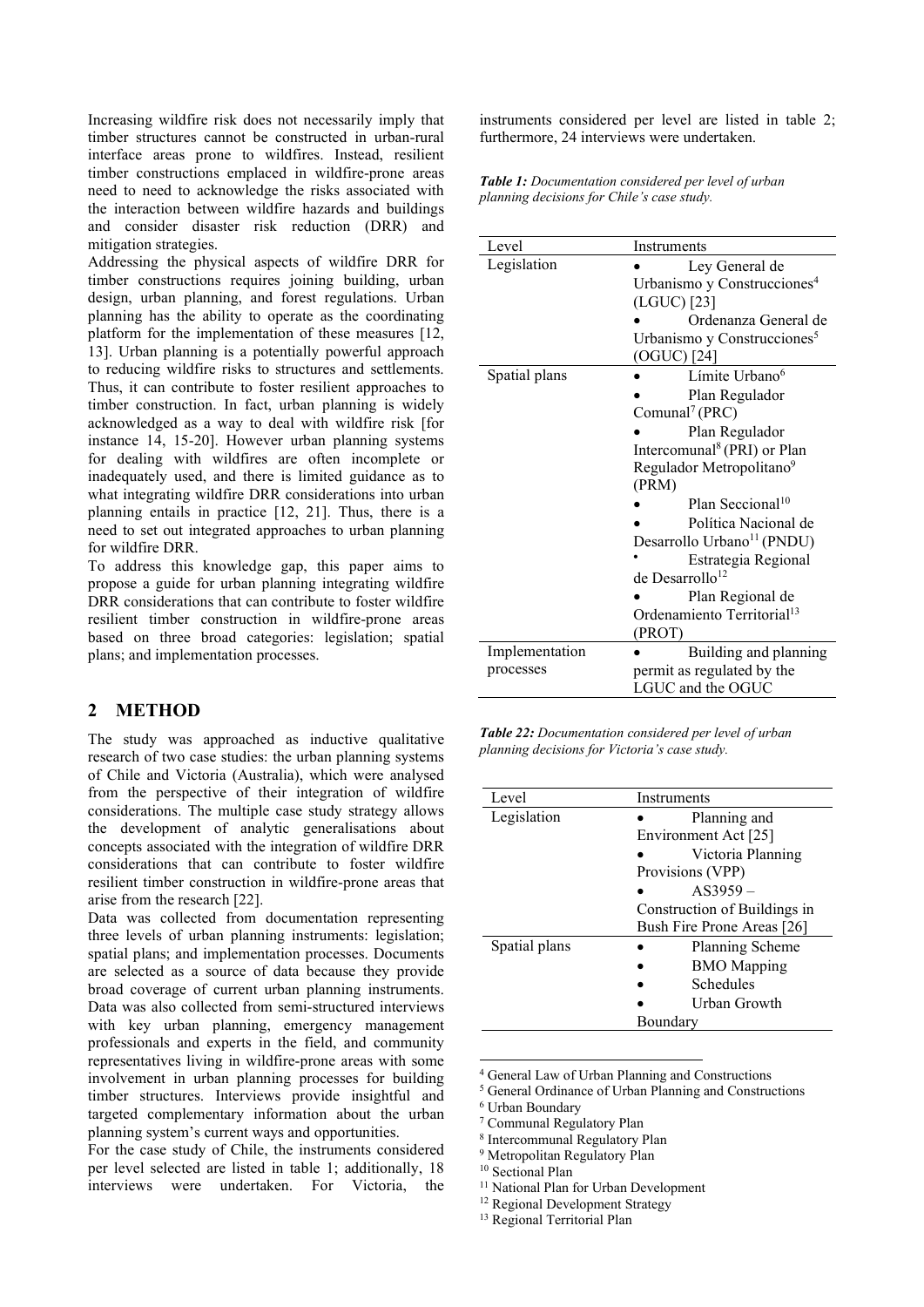|                |                                                  | Regional Growth    |  |
|----------------|--------------------------------------------------|--------------------|--|
|                | Plan                                             |                    |  |
|                |                                                  | Metropolitan       |  |
|                | Planning Strategy                                |                    |  |
|                |                                                  | Growth Corridor    |  |
|                |                                                  |                    |  |
|                |                                                  | Framework Plan     |  |
|                |                                                  | Precinct Structure |  |
|                | Plan.                                            |                    |  |
| Implementation |                                                  | Planning permit    |  |
| processes      | process according to the                         |                    |  |
|                | Planning and Environment<br>Act, the BMO and the |                    |  |
|                |                                                  |                    |  |
|                | AS3959                                           |                    |  |

The data were analysed using qualitative content analysis, and cross-case synthesis techniques. Qualitative content analysis was undertaken by thematic analysis of text-based on implicit coding [22, 27] based on the three levels of urban planning instruments: legislation; spatial plans; and implementation processes. For each of these three general categories, the data were further coded in several sub-categories that corresponded with the characteristics, strengths, and challenges of each level of urban planning (within each case, independently). The coding process was undertaken by the researcher by reading the text, identifying, and categorising relevant fragments of it, using the 'NVivo12' software to organise the data coded. A cross-case synthesis was conducted to compare the characteristics of the Chilean and Victorian urban planning instruments that facilitate or difficult dealing with wildfires. The synthesis considered patterns associated with the three levels of urban planning decisions (legislation; spatial plans; and implementation processes). The cross-case generalisation was undertaken by synthesising: the critical instruments for wildfire DRR per level; the current limitations of these instruments, and the instrument's potential role in wildfire DRR.

# 3 RESULTS AND DISCUSSION

This section presents the characteristics of the Chilean and Victorian urban planning instruments that facilitate or impede dealing with wildfires. Based on a cross-case synthesis informed by the strengths and deficiencies identified in both case studies, theoretical generalizations in the form of a normative guide for urban planning integrating wildfire DRR considerations are presented based on three broad categories: legislation; spatial plans; and implementation processes. The legislative level is identified as fundamental to enable, guide and coordinate wildfire DRR measure for wildfire resilient timber construction. The importance of considering wildfire DRR when establishing directions for development and construction via spatial plans is also recognized. Lastly, the relevance of facilitating sitespecific decision-making in the implementation and enforcement processes of wildfire DRR land use

policies, regulations and development controls to a site is identified.

This guide serves as a direction for planners and government officials intending to integrate wildfire DRR considerations into urban planning, as well as a benchmark for appraisal of existing urban planning systems. Ultimately, the implementation of this guide can contribute to developing comprehensive policies and regulations for fostering wildfire resilient timber construction in wildfire-prone areas.

# 3.1 LEGISLATIVE FRAMEWORK

The legislation typically provides a suite of framing instruments for urban planning that establish responsibilities and powers. These are mainly oriented to the production and implementation of policy and plans. They set the legal basis for urban planning capacities and limits.

The case studies show that the Chilean and Victorian legislative frameworks are only partially and inconsistently setting the overarching urban planning mechanism and processes for wildfire DRR, and that they are failing to adequately frame the underlying DRR values of the system. This lack of overarching direction constrains the implementation of wildfire measures at lower tiers of planning. Furthermore, the case studies also provide evidence that the Chilean and Victorian frameworks are not adequately coordinating interdisciplinary collaborations and that urban planning decision-making regarding wildfire DRR remains mostly sectoral. Thus, urban planning decision-making about wildfire DRR remains mostly sectoral, which challenges addressing wildfire connections with diverse complementary or sometimes conflicting social, economic, and environmental systems.

Informed by the case study findings, we argue that the legislative framework is essential for fostering wildfire resilient timber construction in the urban-rural interface areas by enabling, guiding, and coordinating wildfire DRR actions that are then applied at lower governance tiers of planning. This includes framing risk assessment processes for planning decisions, articulation of the levels of risk that are considered acceptable and framing of timber construction requirements.

Generalizing from the case studies, we suggest that key instruments at the legislative framework's level of urban planning, and their roles in wildfire DRR, include:

#### Legislation.

- Enable and contextualise urban planning for wildfire DRR.
- Require de inclusion of wildfire considerations in the planning decision at the relevant levels.
- Require a wildfire risk assessment considering existing and future risks.
- Specifying the type of information needed for decision-making.
- Establish links to advise from relevant agencies.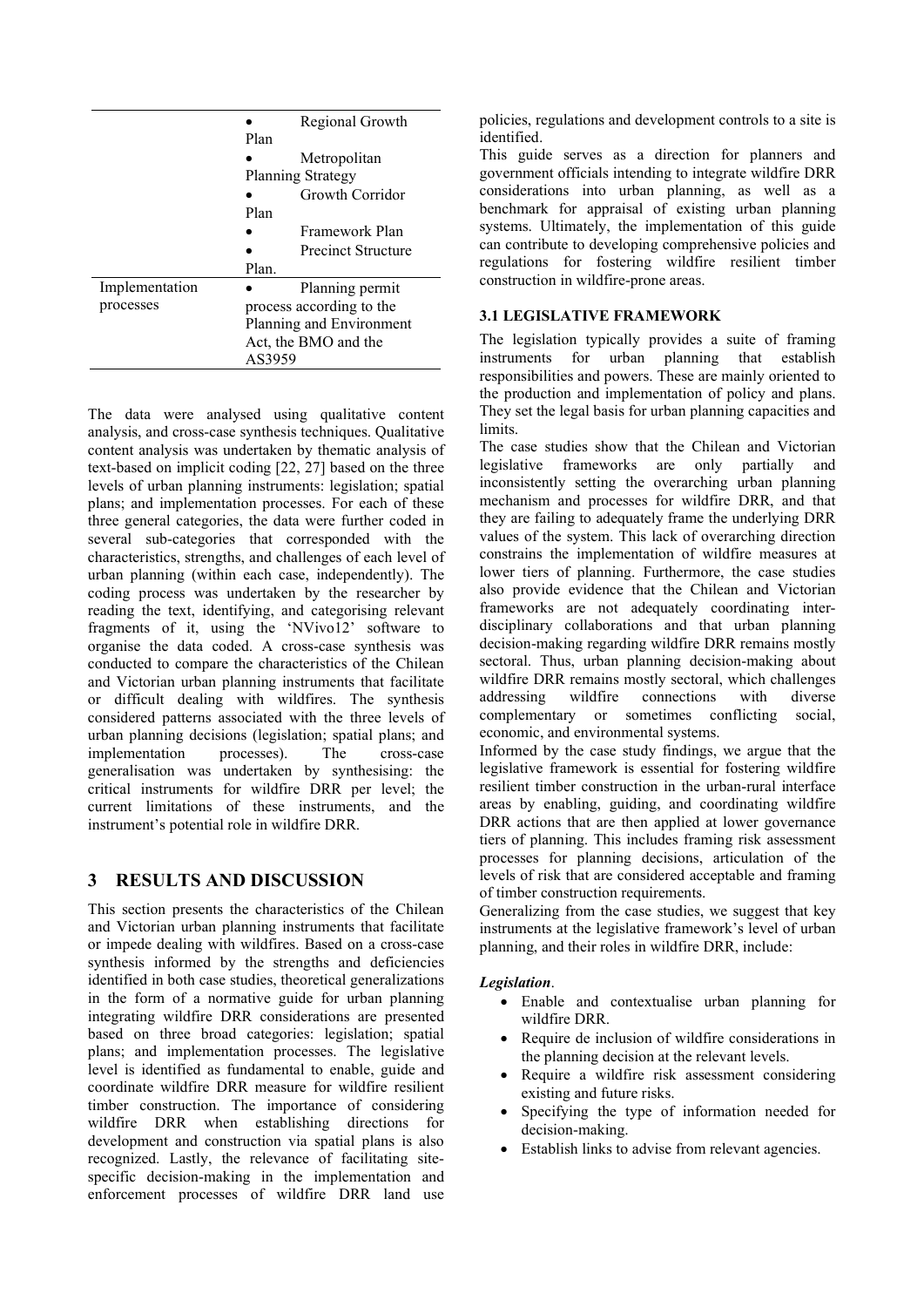#### Policy.

- Ensure the alignment with the direction of other overarching national policies or international agreements.
- Articulate how wildfire information is considered to guide decision-making processes and the selection of future growth patterns.
- Articulate acceptable risk tolerance guiding decision-making.

#### Regulation.

- Link decisions to advice of wildfire emergency managers.
- Require consideration of wildfire risks in all relevant planning decisions.
- Guide the level of risk tolerance framing the system and informing decision-making.

#### Standards and codes.

- Restrict growth or certain uses in areas where risk is considered unacceptable.
- In areas where development is considered acceptable, ensure appropriate building standards that specify DRR treatment mechanisms and mitigation strategies according to the system's level of risk tolerance.

# 3.2 SPATIAL PLANS

Spatial plans set broad directions for development, spatially influencing the location and characteristics of new development. These instruments are geographically specific; they translate and apply to land in local contexts the overarching intentions of the legislative framework. Accordingly, they play an important role in balancing wildfire DRR with other development requirements and priorities.

The case study findings show that, in practice, the Chilean and Victorian spatial plan's ability to direct the gradual change of settlements' physical characteristics applying development and building controls that increase settlements' resistance to wildfires is limited. This implies that wildfire assessments and mapping often inform spatial decisions partially and inconsistently; strategic plans are not fully able to direct new development and growth to wildfire-suitable locations; and land use plans are limited in their ability to direct and control the use and development of land in ways that prevent or reduce wildfire risks.

Informed by the case study results, we argue that, for fostering wildfire resilient timber construction, spatial plans – and in particular strategic growth plans – are essential to balance wildfire DRR with other development requirements and direct new development to suitable locations, avoiding or reducing locational risk factors or impacts, recognising that some land may be unsuitable for certain development or activities. To do so, spatial plans must be based on the assessment of existing and future risks, identifying wildfire exposure and risk, usually via mapping.

Generalising from the case studies, we suggest that key spatial plans, and their roles in wildfire DRR, include:

#### Regional plans.

- Understand wildfire risk at a landscape scale, considering rural-urban relationships and impacts.
- Coordinate infrastructure networks and priorities.
- Identify and protect areas of special importance.

#### Strategic growth or expansion areas.

- Provide adequate space for growth in areas suitable for development.
- Support outcomes that manage risk to development in areas identified as suitable expansion areas.

#### Local policies and strategies.

- Ensure the alignment with the direction of overarching wildfire DRR policies.
- Articulate how wildfire risk is integrated with decision-making.

#### Structure plans.

- Identify sector-specific actions to reduce wildfire risk and facilitate adaptation to wildfires.
- Incrementally drive wildfire resilient urban forms.
- Contribute to managing areas with greater wildfire hazard exposure.

#### Zones, overlays, and controls.

- Implement wildfire DRR provisions for wildfireprone areas.
- Articulate acceptable wildfire risk tolerance parameters.
- Implement wildfire resilience provisions through appropriate built form.
- Limit development or certain activities in areas where risks are considered too serious.
- Avoid reconstruction in wildfire-prone areas after a fire.

#### Wildfire mapping.

- Map hazard and risk articulating risk levels to inform new development decisions.
- Declare the underlying assumptions and criteria of assessment.

#### 3.3 IMPLEMENTATION PROCESSES

Urban planning is typically implemented on a site-bysite basis by granting planning and development permit approvals, so it is important that these achieve overarching standards set at higher tiers. Other implementation instruments include urban development and infrastructure projects and land reclamation and buyback schemes. Urban planning's implementation via individual projects implies that change is gradual, continuous, and dependant on other stakeholders' needs and motivations to use and develop land.

The case study findings evidence that the permit process in Chile and Victoria can only deliver discrete change that incrementally might result in settlements' increased wildfire DRR. Thus, it is inherently limited in its capacity to promote more dramatic types of settlement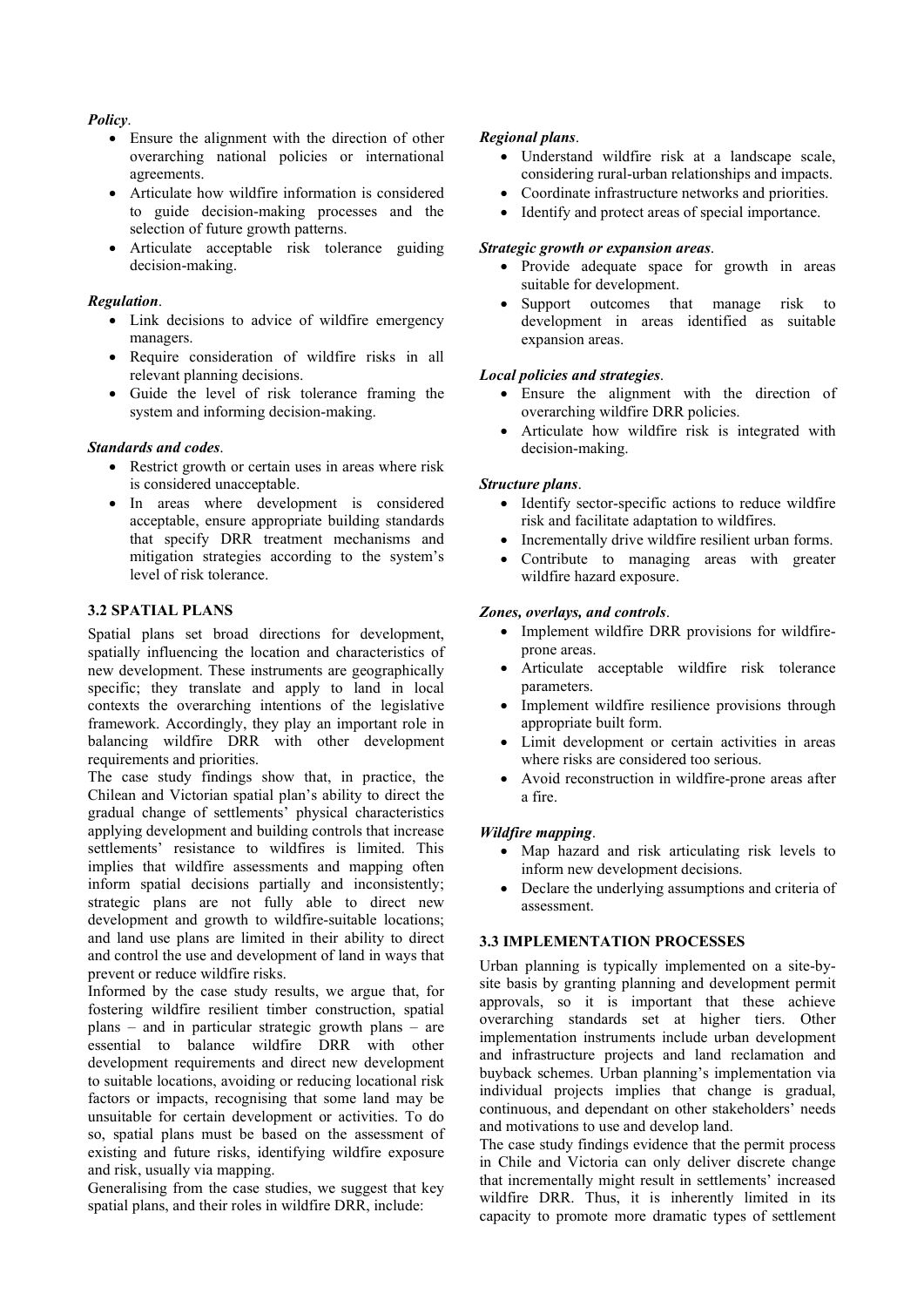change that contributes to resilient timber construction in wildfire-prone areas. Furthermore, other implementation instruments – including urban development and infrastructure projects, land reclamation, buy-back schemes, and retrofitting strategies – offer alternatives to the permit-by-permit approach. Their use can contribute to developing more sophisticated approaches to urban planning operationalisation of DRR, countering the limitations of the planning permit process. However, the case study findings also show that these alternatives are rarely used.

Informed by the case study finding, we argue that implementation processes can play an important role in guiding where and how new timber construction development occurs so that wildfire risks are not increased even though they do not exert absolute control over the actual ways other stakeholders use and development land. Considering that development is largely driven by projects, mainstreaming wildfire DRR considerations into planning permits and development approvals is critical. The sum of small individual project decisions has profound long-term impacts that can contribute to foster the construction of wildfire resilient timber structures in wildfire-prone areas.

Generalising from the case studies, we suggest that key implementation processes, and their roles in wildfire DRR, include:

#### Planning permit.

- Ensure compliance with overarching instruments.
- Undertake context-specific risk assessment at the appropriate scales.
- Ensure that projects are designed to withstand wildfires, implementing mitigation strategies.
- Ensure that projects consider backup measures (such as civilians' evacuation alternatives or sheltering options).
- Integrate relevant government agencies in the decision-making processes.

#### Urban development and infrastructure project.

- Undertake previously established tests to avoid wildfires' impact on infrastructure.
- Comply with the overarching instruments.
- Consider redundancy and backup measures.
- Integrate relevant government agencies in the decision-making process.

#### Land reclamation.

- Improve settlement patterns and built form to treat existing or future wildfire risks.
- Expand resettlement options for displaced people.

# 4 CONCLUSION

Given the risks associated with development in urbanrural interface areas exposed to wildfires, this paper argues that an integrated and comprehensive policy framework is essential to appropriately reduce and mitigate risks to fostering wildfire resilient timber construction. The normative guide provided above is

based upon three main levels of urban planning: legislative framework; spatial plans; and implementation processes. This framework can be used to better integrate wildfire DRR considerations into urban planning to fostering resilient timber construction in wildfire-prone areas.

The case study findings show that there are certain characteristics of planning instruments that facilitate dealing with wildfires via urban planning. Nevertheless, they also demonstrate that vague and incomplete instruments limit urban planning's ability to promote wildfire resilient timber construction. This suggests that more integrated approaches to urban planning instruments that comprehensively address wildfires are necessary.

Accordingly, this paper contributes to addressing the need to set out integrated approaches to urban planning for wildfire DRR by providing new applied understandings about the role and factors that improve urban planning instruments' ability to promote wildfire resilient timber construction. The factors suggested can contribute to improving urban planning's ability to increase settlements' physical resistance to the effects of wildfire hazard when using or developing land. Furthermore, they enhance urban planning's ability to control the discrete and incremental adaptation and change of settlements' physical characteristics in wildfire-prone contexts. By doing so, we argue that systematic approaches to urban planning for wildfire DRR provide important long-term benefits that foster wildfire resilient timber construction.

It must be acknowledged that this guide will need to be adapted as appropriate to specific circumstances and contexts. It is also appropriate to acknowledge the limitations and of many planning systems themselves and that a range of capability, capacity, financial and time-bound issues can preclude from undertaking wildfire DRR actions. Furthermore, other development goals alongside competing demands tend to be privileged above wildfire DRR. Moreover, it must be highlighted that functioning and sophisticated urban planning instruments can only deliver building stock upgrade through discrete and incremental change. In addition, urban planning instruments are not the sole determinants of land development. Urban planning operates within a wider context that influences its capabilities and limitations. Many other instruments and agencies influence wildfire DRR as part of broader considerations. Also, over time, many other actors, and drivers of change influence planning systems as well as the development of wildfire-prone urban-rural interface areas, such as population growth, economic forces, politics and social expectations, to name a few.

#### ACKNOWLEDGEMENTS

We would like to acknowledge that this paper is partially informed by the Land Use Planning for Disaster Resilient Communities [21] handbook that Professor Alan March and Constanza Gonzalez-Mathiesen authored for the Australian Institute of Disaster Resilience.